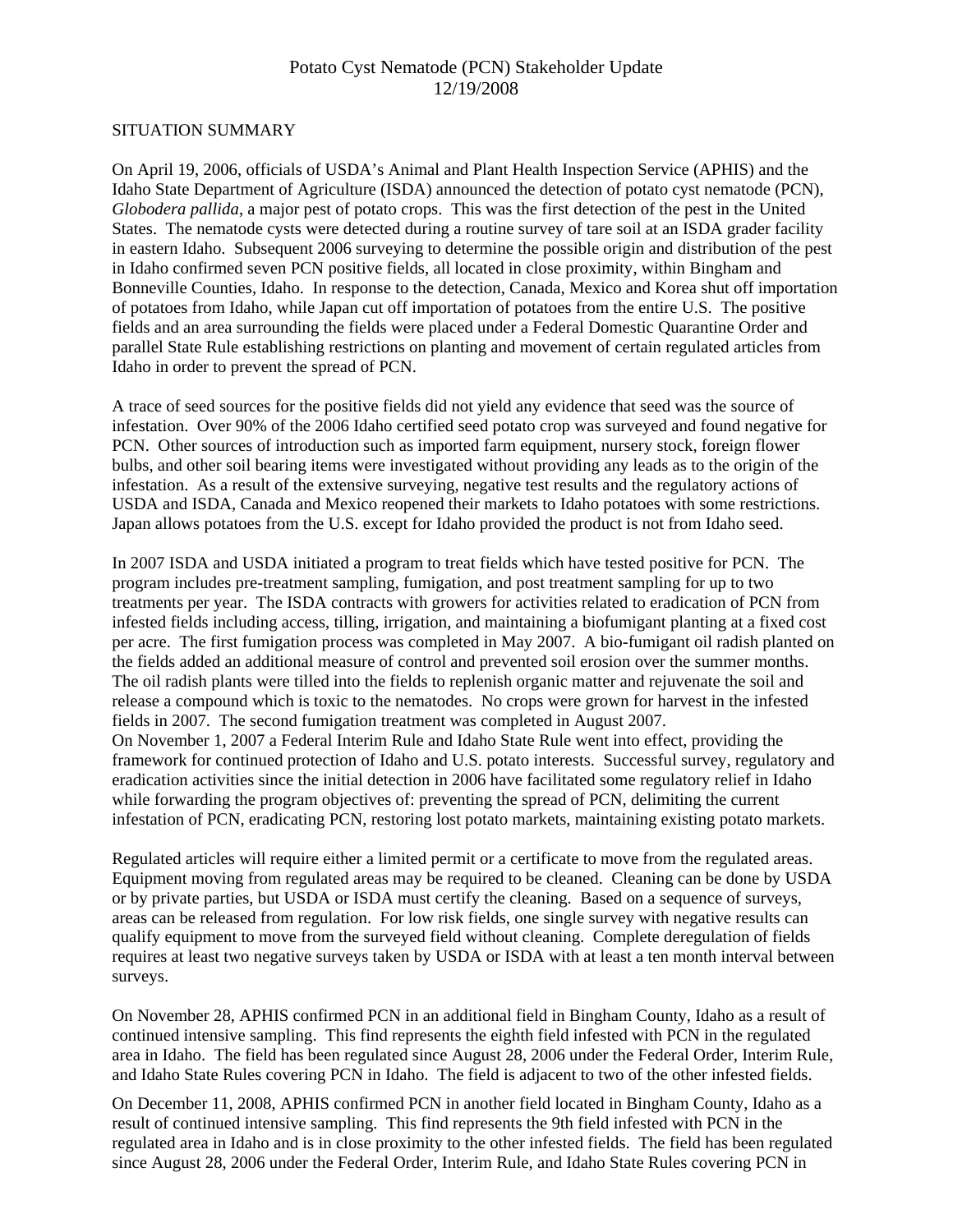# Potato Cyst Nematode (PCN) Stakeholder Update 12/19/2008

Idaho. The field is located directly across a road from another PCN infested field. In response to discovering the  $9<sup>th</sup>$  infested field, approximately 4800 acres of farmland in parts of Bingham and Bonneville Counties will be added to the regulated area. These fields will be regulated due to having been farmed by a common operator in the same year as the 9th infested field and because they have had at least one potato crop in the last ten years.

In 2007 approximately 5000 acres regulated by the Federal Order in August of 2006 were released from regulated status. Additionally, corn and small grain were removed from the list of regulated articles. Peas and beans were added to the list of regulated articles.

In an effort to provide the best protection possible to the potato production and marketing system, approximately 125 fields were added to the regulated area in parts of Bingham, Bonneville, and Jefferson Counties in response to the publication of the Interim Rule for PCN. These fields are known to have been farmed by an operator the same year as he farmed one of the infested fields during the past 10 years and had at least one crop of potatoes during the past ten years.

In March 2008, more than 1400 acres of farmland in Bingham and Bonneville Counties successfully completed a soil survey protocol, resulting in their release from Federal Regulation. In June and July 2008, the PCN Program deregulated over 580 acres of farmland subjected to intense survey and found free of PCN.

On December 9, 2008, approximately 1200 acres of farmland in Bingham and Bonneville Counties successfully completed a soil survey protocol resulting in their release from federal regulation for PCN. The December release represents the third release in 2008 of fields that successfully completed the survey-release protocol. In total, more than 3100 acres were released in 2008 after completing the intensive survey protocol without PCN detection.

### UPDATES AND RELATED INFORMATION:

- ISDA's Food Quality Assurance Laboratory in Twin Falls completed the development of viability testing procedures for cysts collected by the PCN Program in the infested fields in eastern Idaho. Viability data were generated from samples collected from the infested fields before and after the first fumigation treatment in the spring of 2007. The preliminary results demonstrate that, on average, viability of cysts was reduced from 20% viability (pre-fumigation) to less than 6% viability (post-fumigation). These viability assessments are encouraging and provide valuable information about the efficacy of fumigation treatments, an integral component of our eradication effort. The results will assist in determining when to take the next step toward the ultimate goal of PCN eradication and the subsequent release of infested fields.
- Significant expansion of the PCN Program soil processing laboratory in Idaho Falls is complete. The expansion has more than doubled the number of microscopes available for soil sample processing. This capacity will facilitate faster survey results for stakeholders. The lab expansion in Idaho Falls also provides the ability to conduct viability assessments, formerly done exclusively at the Twin Falls lab. Having two labs with viability assessment capability assures sufficient capacity to process all the viability samples in a timely fashion. Finally, the lab expansion will allow the processing of national PCN survey samples without delaying the processing of Idaho samples.
- The second round of fumigation treatments of PCN positive fields were completed in May and August of 2008. In response to complaints about an offensive odor associated with last year's oil radish cover crop, the program switched to yellow blossom clover for the 2008 summer biosecurity planting. Additional summer cover options, such as arugula, are being evaluated for 2009.